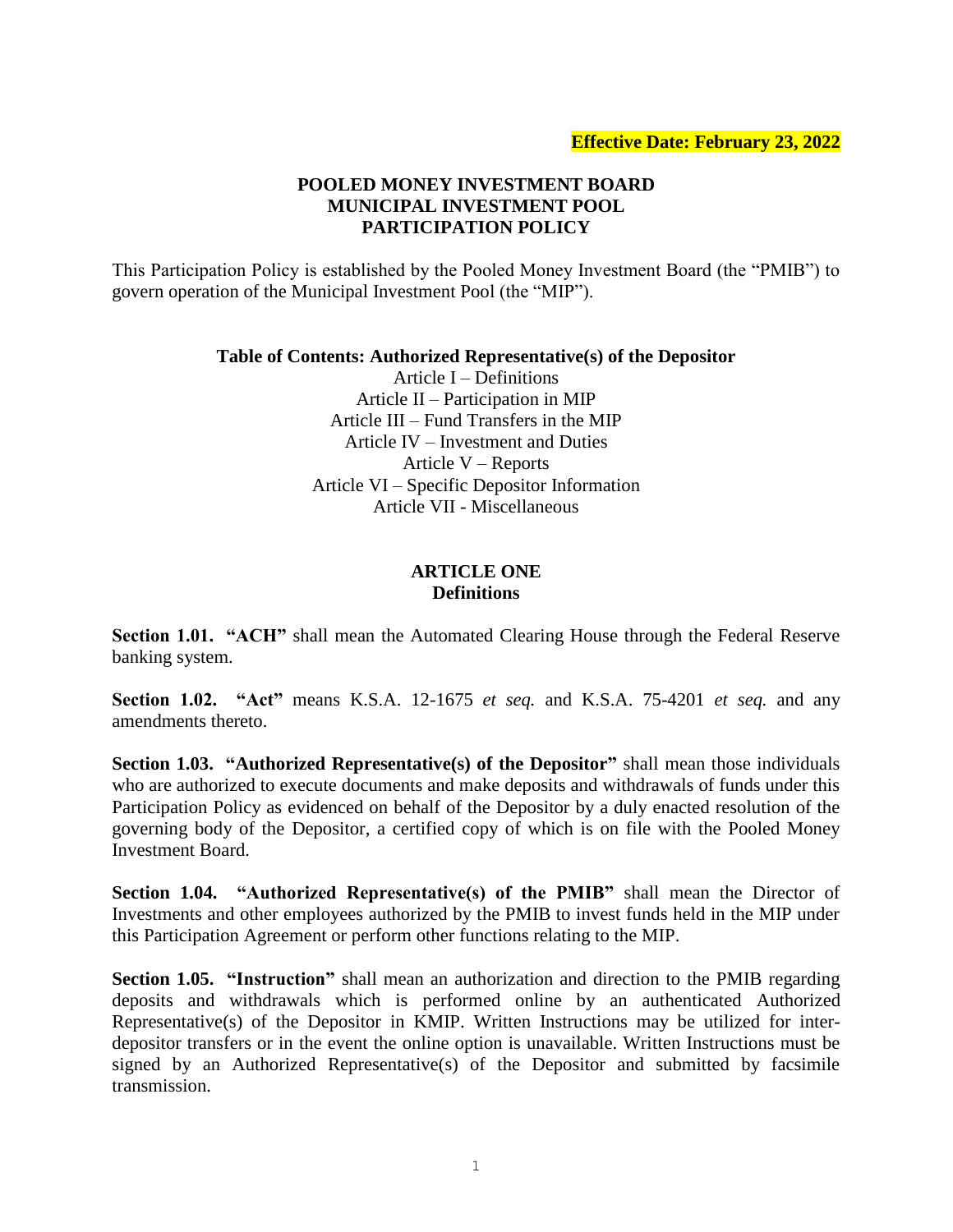**Section 1.06. "MIP"** shall mean the Municipal Investment Pool.

**Section 1.07. "Municipal Entity"** shall mean any county, city, township, school district, area vocational-technical school, community college, library district, road district, drainage or levee district, sewer district, water district, fire district, firemen's relief association, community mental health center, community facility for the mentally retarded or any other governmental entity, unit or subdivision, inter-local cooperative, municipal corporation, quasi-municipal corporation or political subdivision of the state of Kansas.

**Section 1.08. "OMIP"** shall mean the Overnight Municipal Investment Pool option, the conditions for which are outlined in Section 3.11.

**Section 1.09. "Depositor"** shall mean the municipal or state entity having deposits in the MIP.

**Section 1.10. "KMIP"** shall mean the (Kansas) Municipal Investment Pool Online Processing System.

**Section 1.11. "Pooled Money Investment Board (PMIB)"** shall mean the five-member board, organized and operated pursuant to the Act.

**Section 1.12. "Quoted Rate Factor"** shall mean the factor applied each day to each investment option available to Depositors in the MIP and which factor is computed in accordance with K.A.R. 122-4-1 and amendments thereto.

**Section 1.13. "State Entity"** shall mean only those state agencies or public instrumentalities of the state of Kansas, the funds of which may be invested by the PMIB expressly for that agency or instrumentality, or invested directly by that agency or instrumentality.

**Section 1.14. "Treasurer"** shall mean the Kansas State Treasurer.

**Section 1.15. "Wire Transfers"** shall mean directly wired transfers of MIP or Depositor funds through the Federal Reserve Bank system.

### **ARTICLE II Participation in the MIP**

**Section 2.01. Participation Requirements.** If a Depositor is governed by a commission, board, committee or any other group of individuals, the Depositor, before depositing any funds into the MIP, must provide the PMIB a duly certified copy of a resolution by the governing body designating an Authorized Representative(s) of the Depositor.

**Section 2.02. Creation of MIP.** The PMIB agrees to maintain the MIP in accordance with the Act; investment rules, regulations, and policies adopted by the PMIB. In accordance with the Act, the PMIB shall invest and reinvest all such funds received by the Treasurer for deposit in the MIP. All collateral and securities shall be delivered in the name of the State of Kansas. By maintaining funds in the MIP, the Participant thereby consents to the foregoing.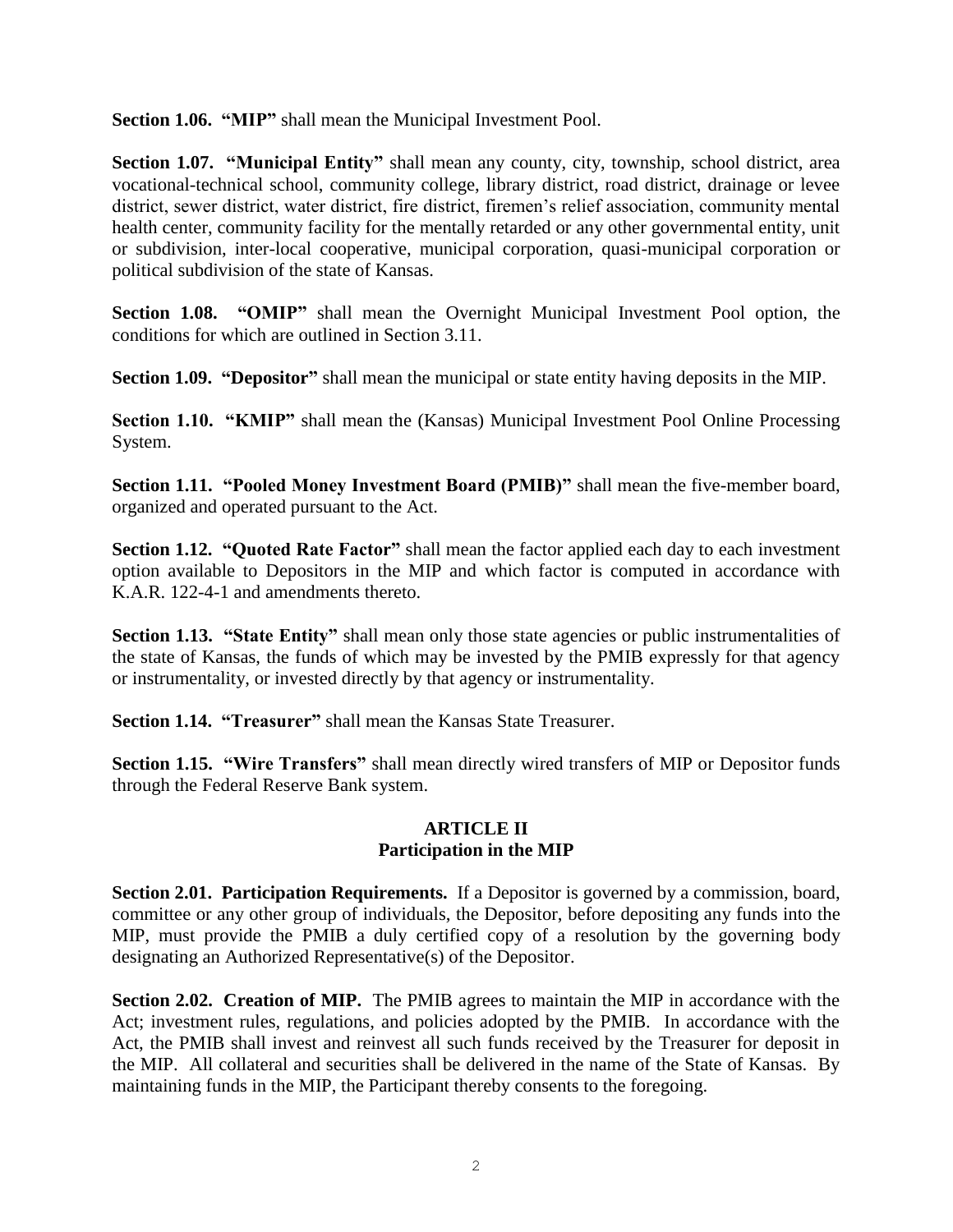**Section 2.03. Accounts.** Each Depositor will be given a depositor number. Separate accounts for the various investment options may be established as directed by the Depositor.

**Section 2.04. Regulations and Policies.** The PMIB may adopt rules, regulations and policies for the management and investment of monies in the MIP and the administration and operation of the MIP. The Depositor, by maintaining deposits in the MIP thereby agrees to be bound by all rules, regulations, and policies which may be lawfully adopted by the PMIB.

### **ARTICLE III Fund Transfers in the MIP**

**Section 3.01. Method of Transfer of Funds.** All fund transfers, both deposits and withdrawals, shall be made by ACH or wire transfer, or interfund transaction if the Depositor is a qualified State Entity.

**Section 3.02. Instructions.** The Depositor shall provide an Instruction to the Authorized Representatives of the PMIB of all deposits, withdrawals and transfers to or from its account. Such Instructions must be made not later than 10:00 a.m. (Topeka time) on the date of the transaction, except that **withdrawals of one million dollars or more require notification by 3:00 pm the day before the withdrawal.**

**Section 3.03 Transaction Authorization.** KMIP security protocols allow transaction authorization by up to two Authorized Representatives of the Depositor. Should the Depositor's security protocols require more than two authorizations, that process would need to be addressed internally. KMIP does allow for all Authorized Representatives of the Depositor to be notified by email when any transaction has been approved by an Authorized Representative of the PMIB.

**Section 3.04. ACH Deposits.** ACH deposits will be credited to the account designated on the Instruction if the Depositor has submitted the Instruction before 3:00 pm the day before the deposit's effective date. If a Depositor fails to provide the PMIB with Instructions for the disposition of ACH deposits, said deposits shall be deposited in the Depositor's default overnight (OMIP) account in the MIP.

**Section 3.05. Wire Transfers.** It is the responsibility of the Depositor to instruct its bank that wire deposits to its MIP account must be received by the Treasurer before noon (Topeka time); likewise, wire withdrawals from a Depositor's MIP account by the Treasurer to a Depositor's bank account will be initiated no later than noon (Topeka time).

**Section 3.06. Interfund Transaction (State Entities Only).** Interfund transactions shall be initiated on-line by using the State of Kansas SMART website. Interfund transactions must be completed no later than 10:00 am (Topeka time) on the effective date of the transfer.

**Section 3.07. Deposits.** The Authorized Representatives of the PMIB shall credit funds received pursuant to Section 3.02 to the Depositor's account. Instructions for deposits, withdrawals or interfund transfers received after 10:00 a.m. may be subject to becoming effective the next business day.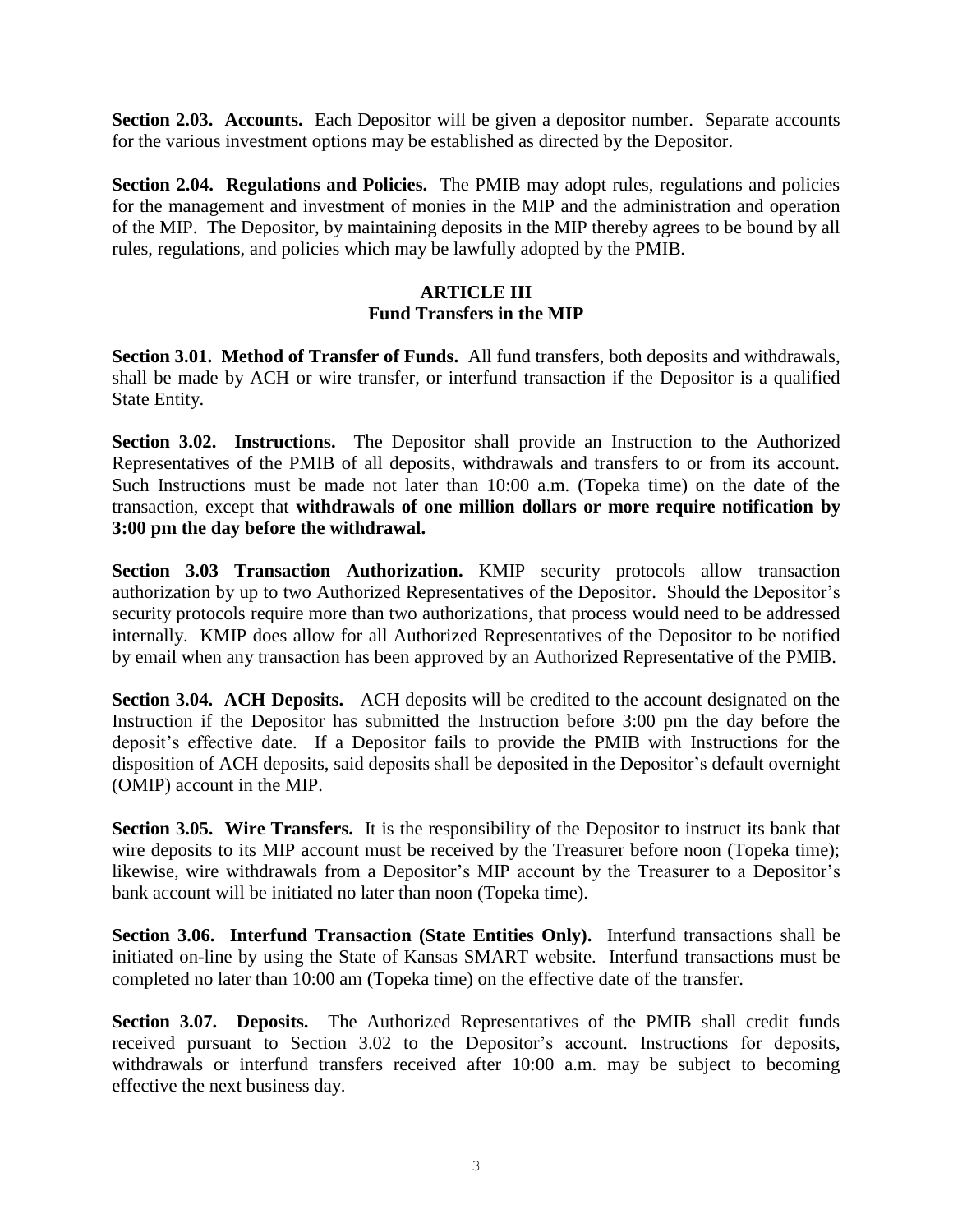**Section 3.08. Deposit Eligibility.** Prior to depositing public funds into the MIP, the Depositor shall offer such funds to the appropriate financial institutions as required by K.S.A. 12-1675(c). Only after the financial institutions decline to accept such funds at the investment rate for the term required, may the Depositor deposit such funds with the MIP.

**Section 3.09. Expected Maturities.** The term of deposit in the MIP shall be no shorter or longer than that term declined by the financial institutions offered the funds. The Depositor, by making deposits in MIP, certifies that it has complied with its responsibility to offer funds to local banks pursuant to K.S.A. 12-1675(c), and acknowledges that the PMIB has no responsibility for the tracking or reporting of the Depositor's bidding/offering information.

**Section 3.10. Fixed Rate Investment Options.** Depositors may make deposits in fixed rate investment options of 30 day, 90 day, 180 day, 1 year, 18 month or 2 year maturities. Minimum deposit amounts shall be prescribed by the PMIB. (Current minimum Fixed-Rate Investment amount is \$25,000.00) The rate shall be specified at the time the deposit is made by the Depositor and shall remain fixed at such rate during the applicable maturity period. Such rate shall constitute the quoted rate factor specified by K.A.R. 122-4-1, and amendments thereto. The quoted rate shall be net of the administrative fee authorized by K.S.A. 75-4234.

If a Depositor fails to provide the PMIB with Instructions for the disposition of deposits at maturity, said deposits shall be transferred to the Depositor's default overnight (OMIP) account in the MIP.

The Director of Investments may permit early withdrawal of fixed rate deposits under extenuating circumstances in which case the Depositor shall be penalized an amount at least equal to a minimum of 15 days of interest and a maximum penalty of 90 days of interest. This penalty shall be taken out of principal if interest earnings are not sufficient to pay the penalty.

**Section 3.11. Overnight Municipal Investment Pool Option.** The Depositor agrees and understands that if it wishes to participate in the OMIP option, such participation is limited to deposits with a minimum original duration of 1 day.

**Section 3.12. Withdrawals.** To withdraw funds by wire transfer from the MIP, an Authorized Representative(s) of the Depositor shall issue an Instruction to the PMIB not later than 10:00 a.m. (Topeka time) on the day the funds are to be withdrawn, specifying the account and the amount of money to be wired or transferred to the Depositor's designated bank account, except that **withdrawals of one million dollars or more require notification received by PMIB no later than 3:00 pm the day before the withdrawal.** Upon receipt of a withdrawal request, the Authorized Representative of the PMIB shall verify that the Depositor has sufficient funds maturing on the date the withdrawal is requested. If so, the Authorized Representative of the PMIB shall withdraw the funds as requested by the Depositor. On the rare occasion of a State declared (i.e. Inclement Weather day) or National emergency which impacts the PMIB's ability to initiate banking transactions, the Pooled Money Investment Board reserves the right to fund withdrawal requests on a best efforts basis.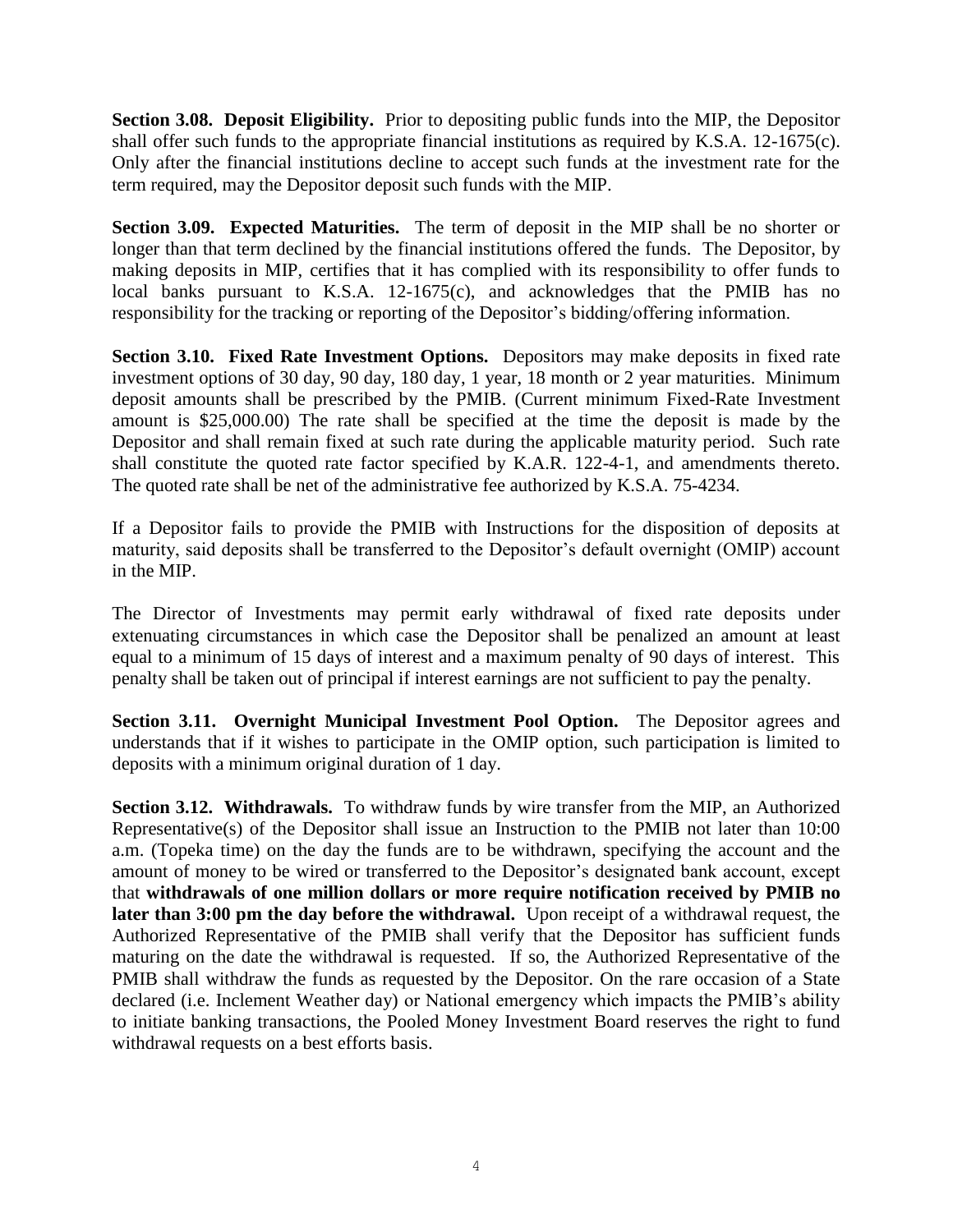#### **ARTICLE IV Investment and Duties**

**Section 4.01. Investment.** All monies held in the MIP shall be invested and reinvested by the Authorized Representatives of the PMIB in accordance with rules, regulations and policies of the PMIB, only in Authorized Instruments as approved by the Act. Any available MIP funds that are not invested shall be held in the State's operating account. All investments will be held by the Treasurer and held either physically in the treasury, in the Treasurer's book-entry safekeeping account at the Federal Reserve Bank of Kansas City, or by any other third party approved and designated by the PMIB.

**Section 4.02. Earnings.** Earnings in the MIP will be calculated as follows: the actual daily balance in each MIP Overnight account times the Quoted Rate Factor for that day, divided by the actual number of days in the year. Earnings on overnight investment accounts will be credited on the last calendar day of each month except that earnings will be posted on the day of a withdrawal when a withdrawal is taken mid-month. Earnings on Fixed-Rate Investment Options are based on simple interest and number of days to maturity, with interest being paid at maturity.

**Section 4.03. Daily Quoted Rate Factor Calculation (Administrative Fee).** Deposits in the MIP are subject to an administrative fee not to exceed a maximum of 25 basis points (0.25%). This fee is set by K.S.A. 75-4234. The PMIB may adjust the administrative fee from time to time, as market conditions warrant. The rates offered to MIP depositors are net of fees. No other costs or fees are assessed by the PMIB.

**Section 4.03. Liability.** Neither the PMIB nor any officer or employee of the state of Kansas shall be liable for any act or omission in the management, investment, administration or operation of the MIP unless caused by actual fraud or malice.

# **ARTICLE V Reports**

**Section 5.01. Reports.** The Director of Investments shall provide reports to the Depositor which will include a detailed listing of all transactions occurring in the Depositor's accounts for each month, as soon as is practical after the end of the month. These reports will be available online using KMIP. The reports will include a summary of transactions for the month, the current market value of the Pooled Money Investment Portfolio, the weighted average maturity ratio of the Pooled Money Investment Portfolio, the original costs of the investments in the Pooled Money Investment Portfolio, including any fees associated with such investments and such other relevant information as the Director of Investments may wish to include in such reports. Additionally, the Authorized Representatives of the PMIB will maintain copies of the Depositor's account numbers in physical or computer form for a minimum of three fiscal years. This information will be available to Depositors on written request. Copies of all Depositor reports shall be available for public examination during regular business hours at the office of the PMIB. The Depositor, by maintaining deposits in the MIP, acknowledges that the PMIB is subject to the Open Records Act, K.S.A. 45-215 *et seq.,* as amended.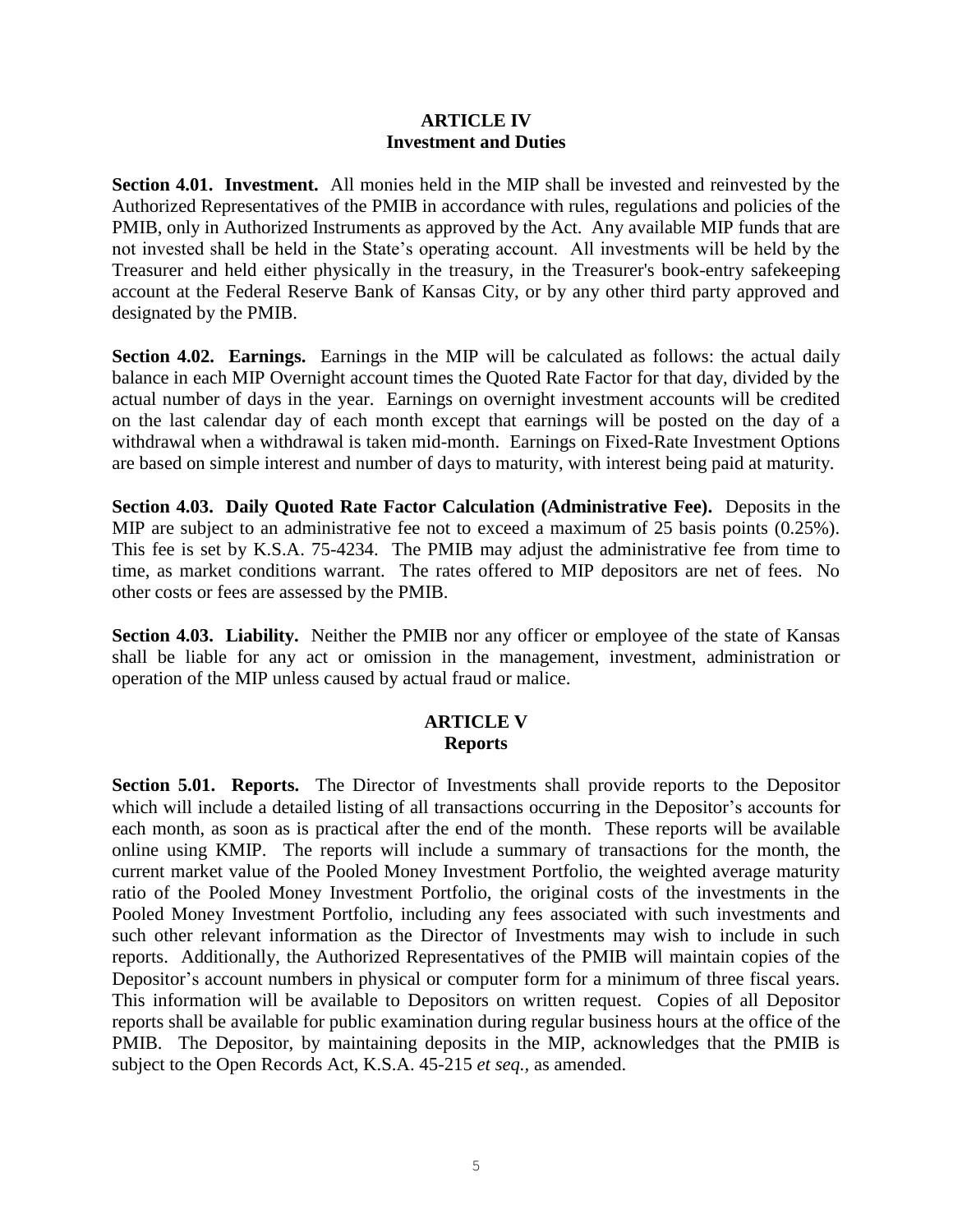### **ARTICLE VI Specific Depositor Information**

**Section 6.01. ID and Passwords.** Each Authorized Representative(s) of the Depositor will be assigned an operator ID and a temporary online password. The temporary online password can be changed once the Authorized Representative(s) of the Depositor is validated in KMIP. The Authorized Representatives of the PMIB will not have access to online passwords. Each Authorized Representative(s) of the Depositor shall also designate a separate password by submitting a unique 8-12 digit alphanumeric identifying password on a "Password Designation/Email" form to obtain information about their account(s) by phone. No transactions will be authorized by phone.

**Section 6.02. Bank Account.** Each Depositor shall designate wire instructions online for each bank account that it will use for withdrawals. Authorized Representatives of the PMIB will not verify wire instructions submitted by the Depositor. It is the Depositor's responsibility to ensure that the wire instructions are accurate.

**Section 6.03. Password Security.** Each Depositor and its Authorized Representative(s) are solely responsible for maintaining the security of their passwords. The PMIP shall not be held responsible for any unauthorized transactions caused by a breach in the Depositor's password security. Authorized Representatives of the PMIB will not have access to Depositors' online passwords.

**Section 6.04. Notices.** Notices to Depositors shall be given by email to the Depositor Contact(s) as designated on the Depositor's Resolution authorizing the deposit of funds in the MIP. Special bulletins shall be posted on KMIP. Notices to the PMIB shall be given to:

> Municipal Investment Pool Office of the Pooled Money Investment Board 900 SW Jackson, Suite 209 Topeka, KS 66612-1220 Telephone: 785-296-1013 Fax: 785-296-2857

# **ARTICLE VII Miscellaneous**

**Section 7.01. Severability.** If any provision of this Participation Policy is determined by a court of competent jurisdiction to be invalid or unenforceable to any extent, the remainder shall not be affected and shall be enforced according to its remaining unaffected provisions to the fullest extent permitted by law. However, such provision shall be deemed modified to the extent necessary, in the court's opinion, to render such term or provision enforceable and the rights and obligations of the parties shall be construed and enforced accordingly.